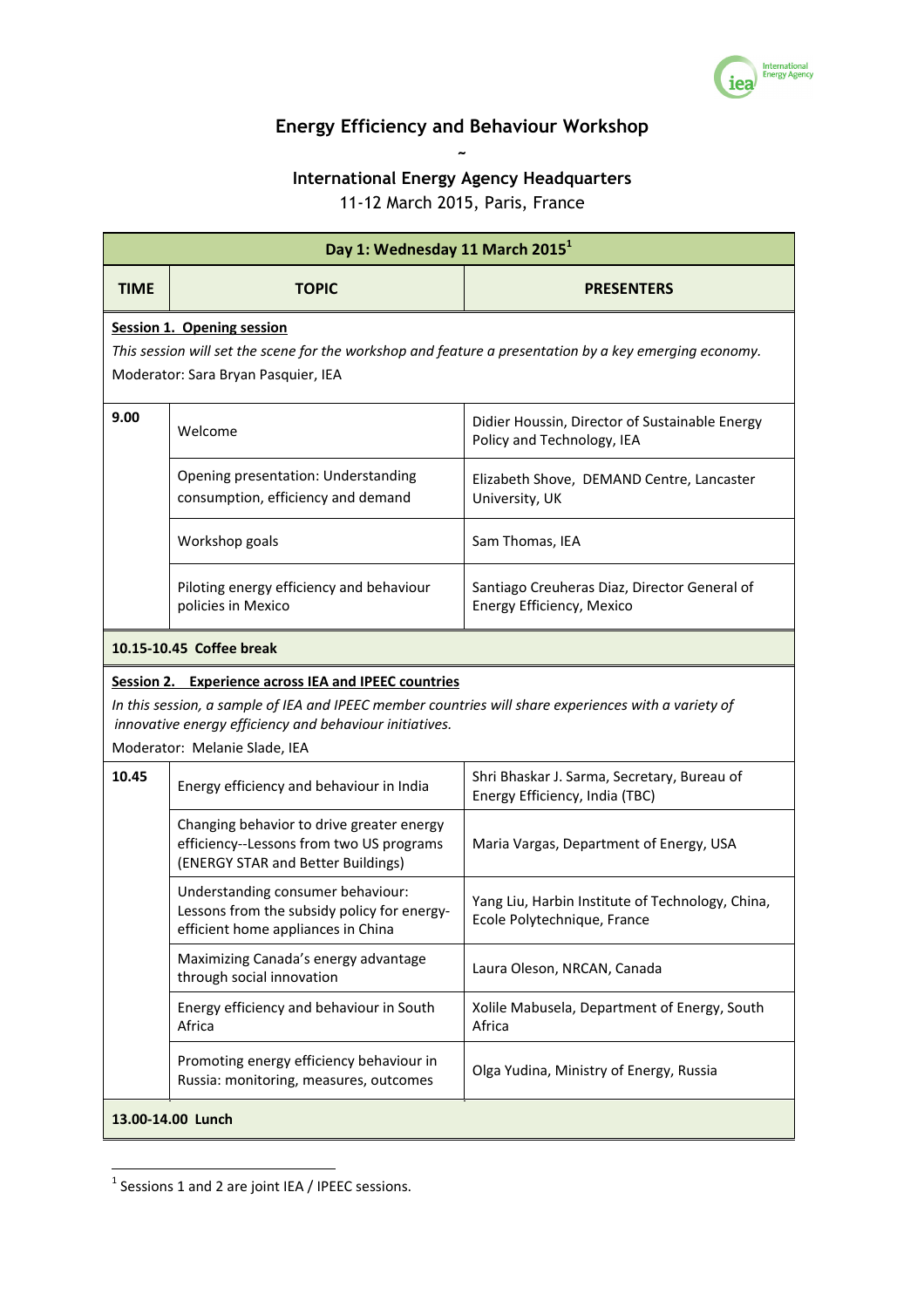

|                                                                                                         | <b>Session 3. Building-sector initiatives</b>                                                                                                                             |                                                                                            |  |  |  |
|---------------------------------------------------------------------------------------------------------|---------------------------------------------------------------------------------------------------------------------------------------------------------------------------|--------------------------------------------------------------------------------------------|--|--|--|
|                                                                                                         | Presenters in this session will share experiences with implementing energy efficiency and behaviour                                                                       |                                                                                            |  |  |  |
| measures in the residential and commercial sectors.                                                     |                                                                                                                                                                           |                                                                                            |  |  |  |
|                                                                                                         | Moderator: Brian Dean, IEA                                                                                                                                                |                                                                                            |  |  |  |
| 14.00                                                                                                   | How NABERS ratings helped Australia<br>achieve unprecedented energy savings in<br>existing buildings                                                                      | Carlos Flores, National Australian Built<br>Environment Rating System, Australia           |  |  |  |
|                                                                                                         | Do energy efficient buildings make energy<br>efficient everyday life? Reflections on<br>striving to increase energy efficiency in<br>Swedish buildings                    | Kajsa Ellegard, Linkoping University, Sweden                                               |  |  |  |
|                                                                                                         | Swiss Energy and Climate Policy regarding<br>the Building sector: A cost-benefit analysis                                                                                 | Lukas Gutzwiller, BFE, Switzerland                                                         |  |  |  |
| 15.30-16.00 Coffee break                                                                                |                                                                                                                                                                           |                                                                                            |  |  |  |
| 16.00                                                                                                   | Case studies of achieving energy savings by<br>applying lessons from behavioural sciences                                                                                 | Giulia Gioffreda, Head of Regulatory Affairs,<br>OPower                                    |  |  |  |
|                                                                                                         | Energy classes for households? First results<br>of a field trial.                                                                                                         | Corinna Fischer, Senior Researcher, Oko-Institut,<br>Germany                               |  |  |  |
|                                                                                                         | What is the relevant support package for<br>users in order to achieve energy savings (is<br>information sufficient)? Illustration from<br>smart meters and NZEB projects. | Albane Gaspard, ADEME, France                                                              |  |  |  |
|                                                                                                         | Thailand energy efficiency                                                                                                                                                | Chetapong Chiralerspong, Ministry of Energy,<br>Thailand                                   |  |  |  |
| <b>17.30 Close</b>                                                                                      |                                                                                                                                                                           |                                                                                            |  |  |  |
|                                                                                                         | 19.30 Self-paying dinner at Le Suffren, 84 Avenue de Suffren, 75015 Paris                                                                                                 |                                                                                            |  |  |  |
| Day 2: Thursday 12 March 2015                                                                           |                                                                                                                                                                           |                                                                                            |  |  |  |
| 9.00                                                                                                    | Setting the stage for Day 2                                                                                                                                               | Philippe Benoit, Head, Energy Efficiency and<br>Environment, IEA                           |  |  |  |
| Session 4. Interacting with technologies                                                                |                                                                                                                                                                           |                                                                                            |  |  |  |
| This session will examine the interaction between technologies and users.<br>Moderator: Sam Thomas, IEA |                                                                                                                                                                           |                                                                                            |  |  |  |
| 9.05                                                                                                    | When a lousy interface interferes with<br>energy-saving behaviours                                                                                                        | Alan Meier, Lawrence Berkeley Labs, USA                                                    |  |  |  |
|                                                                                                         | User interaction with heating controls to<br>improve energy efficiency in the UK                                                                                          | Jeremy Vincent, Customer Insight, Department of<br>Energy Efficiency Deployment Office, UK |  |  |  |
|                                                                                                         | How users and energy efficient<br>buildings/technologies interact and what<br>we can learn from this in a Danish context                                                  | Kirsten Gram-Hansen, Danish Building Research<br>Institute, Denmark                        |  |  |  |
| 10.30-11.00 Coffee break                                                                                |                                                                                                                                                                           |                                                                                            |  |  |  |